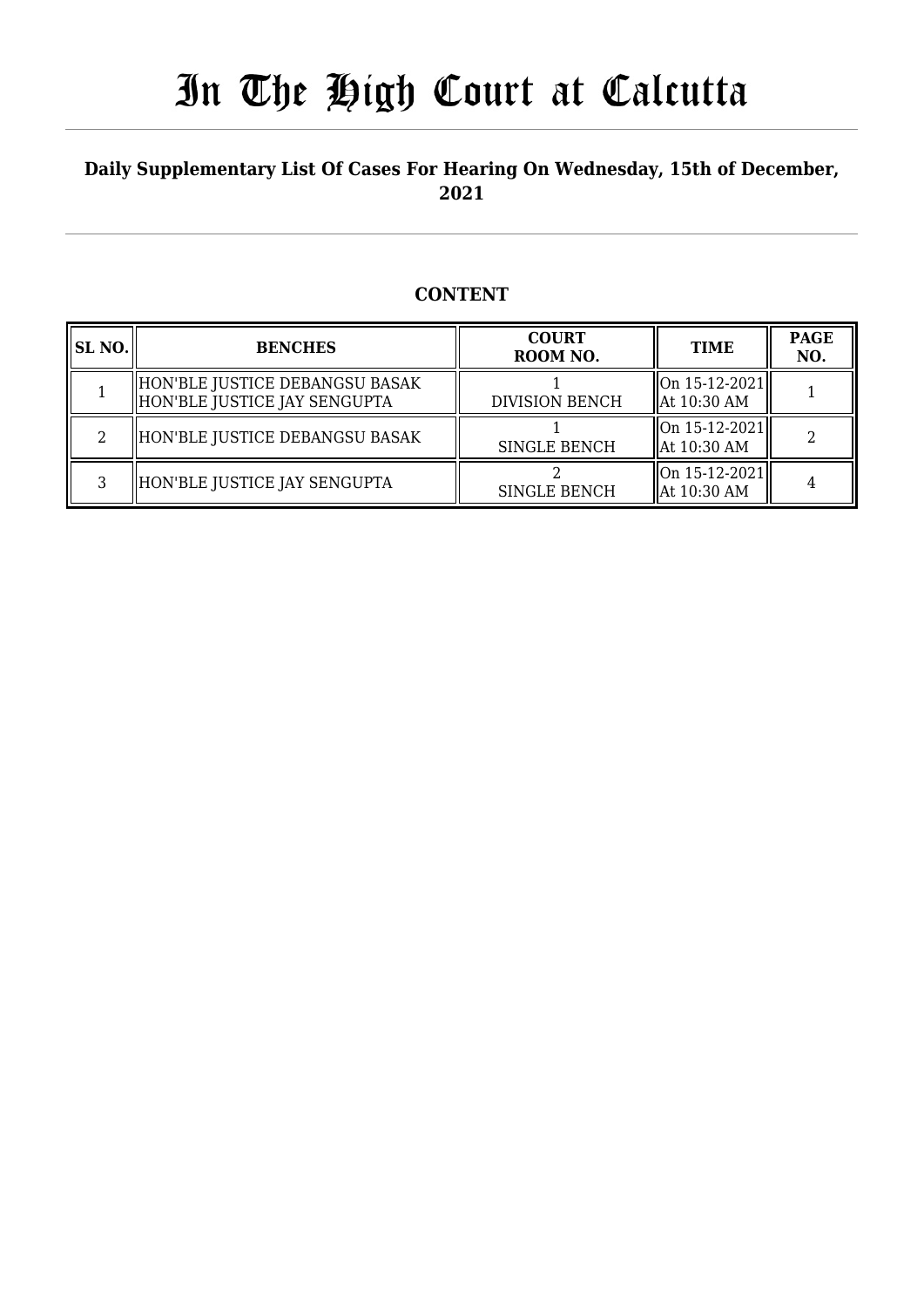

# Calcutta High Court **In The Circuit Bench at Port Blair**

### **Appellate Side**

**DAILY CAUSELIST For Wednesday The 15th December 2021**

**COURT NO. 1**

**DIVISION BENCH (DB)**

**AT 10:30 AM**

**HON'BLE JUSTICE DEBANGSU BASAK HON'BLE JUSTICE JAY SENGUPTA**

#### **APPLICATION**

| $\mathbf{1}$ | MA/33/2020         | ANDAMAN AND NICOBAR<br>STATE COOPERATIVE BANK<br><b>LIMITED</b><br><b>VS</b><br>THE ANDAMAN AND<br>NICOBAR ADMINISTRATION<br>AND ORS. | B.BHATTACHARYA,<br>V.BOSE, A.GHATAK,<br>MD. A.ANSARI,<br><b>TASNEEM</b> | P.M.MUKHERJEE,<br>P.K.DAS, ARUL<br><b>PRASANTH</b> |  |  |
|--------------|--------------------|---------------------------------------------------------------------------------------------------------------------------------------|-------------------------------------------------------------------------|----------------------------------------------------|--|--|
|              | IA NO: CAN/1/2021  |                                                                                                                                       |                                                                         |                                                    |  |  |
|              | wt2 WPA/6067/2020  | ANDAMAN AND NICOBAR<br>STATE COOPERATIVE BANK<br>LIMITED<br><b>VS</b><br>THE ANDAMAN AND<br>NICOBAR ADMINISTRATION<br>AND ORS.        | B.BHATTACHARYA,<br>V.BOSE, A.GHATAM,<br><b>A.ANSARI</b>                 | ARUL PRASANTH                                      |  |  |
|              | IA NO: CAN/1/2021  |                                                                                                                                       |                                                                         |                                                    |  |  |
|              | <b>FOR HEARING</b> |                                                                                                                                       |                                                                         |                                                    |  |  |
| 3            | WP.CT/132/2020     | THE LIEUTENANT<br><b>GOVERNOR AND ORS.</b><br><b>VS</b><br><b>D.C.SUBRAMANYAM AND</b><br>ORS.                                         | <b>SHATADRU</b><br>CHAKRABORTY,<br>RAMENDU AGARWAL                      | PHATIK CHANDRA<br><b>DAS</b>                       |  |  |
| 4            | FAT/1/2021         | <b>RAM CHANDER</b><br><b>VS</b><br><b>ANANTA</b>                                                                                      | <b>ANJILI NAG</b>                                                       | <b>KMB JAYAPAL</b>                                 |  |  |
| 5            | CRA/7/2021         | <b>SUBHAM MAZUMDER</b><br><b>VS</b><br>THE STATE                                                                                      | D.ILANGO                                                                |                                                    |  |  |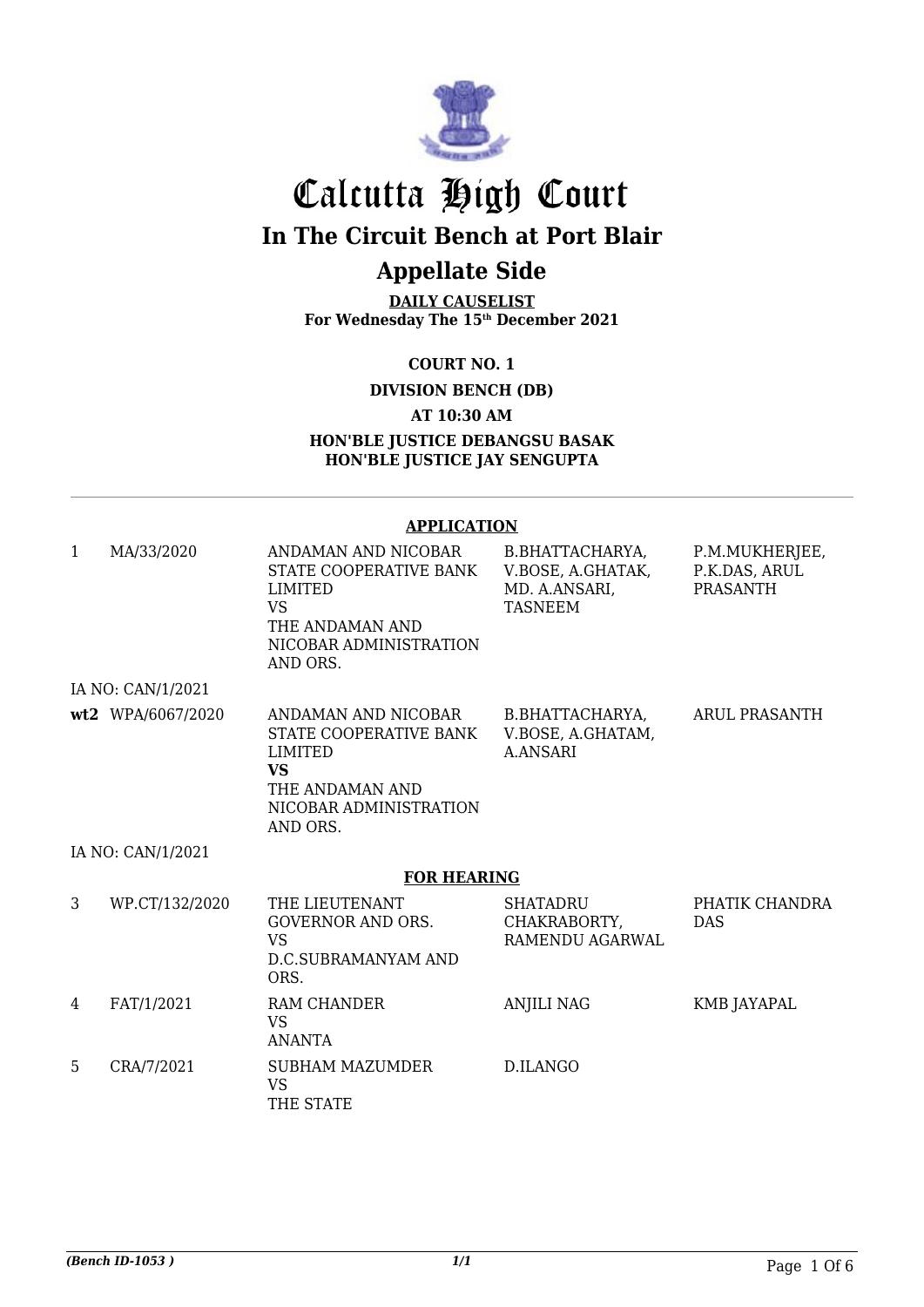

# Calcutta High Court **In The Circuit Bench at Port Blair**

### **Appellate Side**

**DAILY CAUSELIST For Wednesday The 15th December 2021**

#### **COURT NO. 1**

#### **SINGLE BENCH (SB)**

#### **AT 10:30 AM**

#### **HON'BLE JUSTICE DEBANGSU BASAK**

#### **(SINGLE BENCH WILL SIT AFTER COMPLETION OF DIVISION BENCH)**

|              | <b>MOTION</b> |                                                                                                     |                                     |                                       |  |  |
|--------------|---------------|-----------------------------------------------------------------------------------------------------|-------------------------------------|---------------------------------------|--|--|
| $\mathbf{1}$ | CO/15/2021    | SMTI SARALA BAIDYA<br><b>VS</b><br><b>SAKTHI VEL</b>                                                | <b>ARUL PRASANTH</b>                | K.M.B.JAYAPAL                         |  |  |
| 2            | CRR/18/2021   | MD. ARFAT ALI<br><b>VS</b><br><b>PRAVEEN</b>                                                        | <b>GOPALA BINNU</b><br><b>KUMAR</b> |                                       |  |  |
| 3            | CO/20/2021    | ST. MARY CHARITABLE AND<br>EDUCATIONAL SOCIETY<br>AND OTHERS<br><b>VS</b><br>POONAM KUMARI          | <b>GOPALA BINNU</b><br><b>KUMAR</b> | <b>ANJILI NAG</b>                     |  |  |
| 4            | WPA/104/2021  | SMTI. VELLAIAMMAL<br><b>VS</b><br>THE ANDAMAN AND<br>NICOBAR ADMINISTRATION<br>AND 03 ORS.          | S.C.MISHRA                          | <b>SHATADRU</b><br><b>CHAKRABORTY</b> |  |  |
| 5            | WPA/303/2021  | M/S SHANTI ENTERPRISES<br><b>VS</b><br>THE ANDAMAN AND<br>NICOBAR ADMINISTRATION<br>AND OTHERS      | <b>TAPAN KUMAR DAS</b>              |                                       |  |  |
| 6            | WPA/305/2021  | DAVINDER PAL SINGH<br><b>VS</b><br>THE LIEUTENANT<br><b>GOVERNOR AND OTHERS</b>                     | <b>SHIPRA MANDAL</b>                |                                       |  |  |
| 7            | WPA/306/2021  | M/S LALBABA ENTERPRISES<br>AND ANOTHER<br><b>VS</b><br>THE LIEUTENANT<br><b>GOVERNOR AND OTHERS</b> | MOHAMMED<br><b>TABRAIZ</b>          |                                       |  |  |

#### **APPLICATION**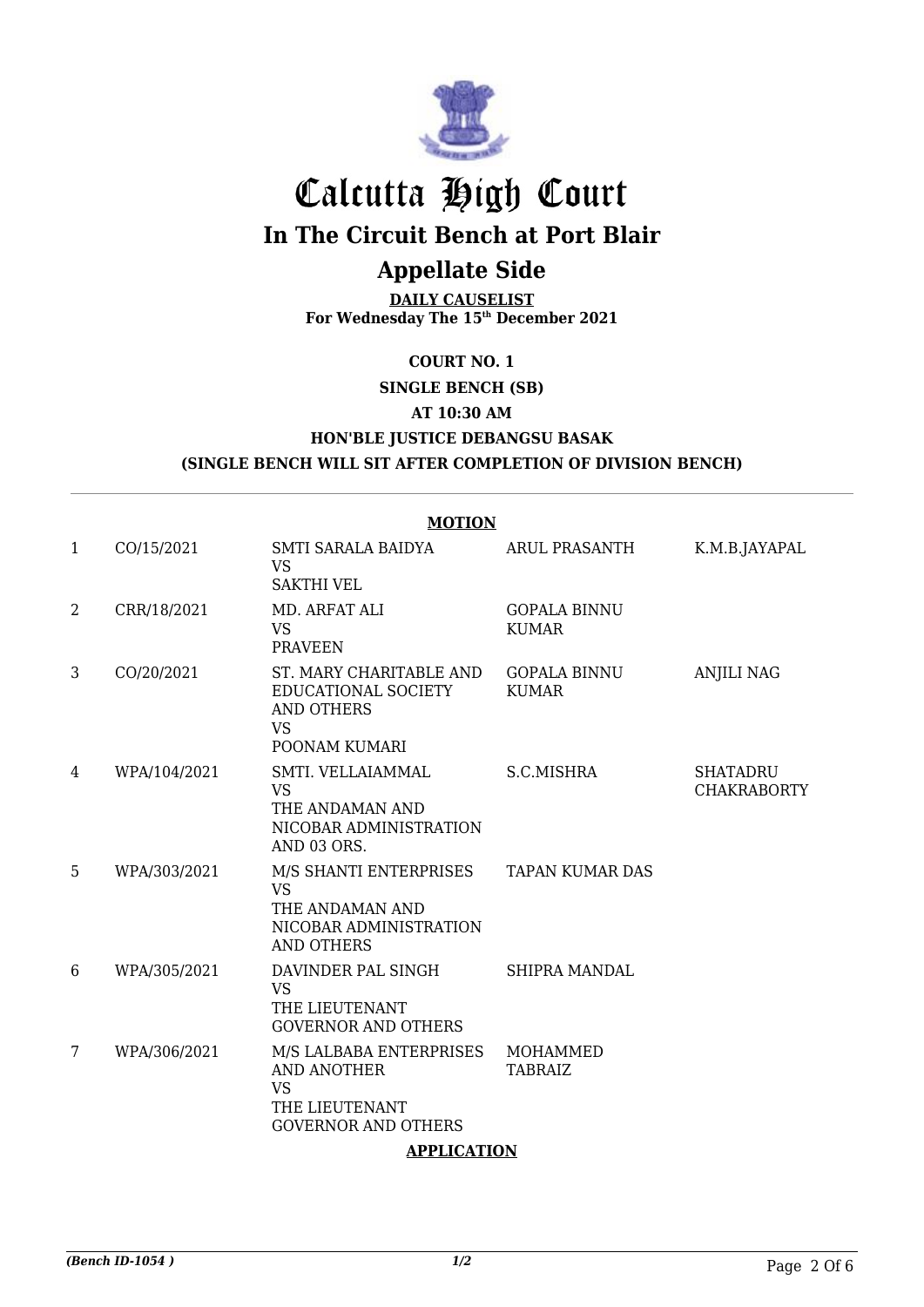| 8  | FAT/4/2021        | MOHAMMED HANEEFA<br><b>VS</b><br>SARITA SUKUMARI KUJUR                                                                  | ANANDA HALDER                       | ARUL PRASANTH                                     |
|----|-------------------|-------------------------------------------------------------------------------------------------------------------------|-------------------------------------|---------------------------------------------------|
|    |                   | <b>ALIAS SAFEENA</b>                                                                                                    |                                     |                                                   |
|    |                   | <b>FOR HEARING</b>                                                                                                      |                                     |                                                   |
| 9  | WPA/174/2019      | N. MANIMEKALAI AND ANR. G. BINNU KUMAR<br><b>VS</b>                                                                     |                                     | A.S.ZINU                                          |
|    |                   | THE KAMARAJ ENGLISH<br>MEDIUM SCHOOL                                                                                    |                                     |                                                   |
|    | wt10 WPA/231/2019 | THE SECRETARY, KAMARAJ<br>ENGLISH MEDIUM SCHOOL<br><b>VS</b>                                                            | A.S.ZINU                            | <b>G. BINNU KUMAR</b>                             |
|    |                   | N. MANIMEKALAI (EX-<br>CLERK) AND ANR.                                                                                  |                                     |                                                   |
| 11 | WPA/227/2019      | A.MURUGESAN AND ORS.<br><b>VS</b>                                                                                       | RAKESH PAL GOBIND,<br>S.C.MISHRA,   | TULSI LALL,<br>TASNEEM,                           |
|    |                   | THE UNION OF INDIA AND<br>ORS.                                                                                          | A.VENKATESH                         | <b>V.D.SIVABALAN</b>                              |
|    | wt12 WPA/152/2019 | ALOK KUMAR DAS AND<br>ORS.<br><b>VS</b><br>THE UNION OF INDIA AND<br>ORS.                                               | RAKESH PAL GOBIND,<br>S.C.MISHRA    | TULSI LALL,<br>TASNEEM,<br><b>V.D.SIVABALAN</b>   |
| 13 | WPA/241/2019      | THE EXECUTIVE ENGINEER<br>NORTH ANDAMAN<br>CONSTRUCTION DIVISION<br>(NACD)<br><b>VS</b><br>SMTI. REKHA NAIR AND<br>ORS. | RAMENDU AGARWAL                     | <b>GOPALA BINNU</b><br><b>KUMAR</b>               |
| 14 | WPA/246/2019      | <b>A.SUNDAR</b><br><b>VS</b><br>THE HONBLE LIEUTENANT<br><b>GOVERNOR AND ORS.</b>                                       | <b>GOPALA BINNU</b><br><b>KUMAR</b> | <b>SHATADRU</b><br><b>CHAKRABORTY</b>             |
| 15 | WPA/248/2019      | <b>A.SUNDAR</b><br><b>VS</b><br>THE HONBLE LIEUTENANT<br><b>GOVERNOR AND ORS.</b>                                       | <b>GOPALA BINNU</b><br><b>KUMAR</b> | <b>SHATADRU</b><br><b>CHAKRABORTY</b>             |
| 16 | WPA/263/2019      | KUMAR HARSHAVARDHAN<br><b>VS</b><br>THE UNION OF INDIA AND<br>ORS.                                                      | KMB JAYAPAL                         | TASNEEM,<br><b>SHATADRU</b><br><b>CHAKRABORTY</b> |
| 17 | CRA/1/2020        | SAROJIT KULLU<br><b>VS</b><br>THE STATE                                                                                 | D.ILANGO                            | M.P.KAMARAJ                                       |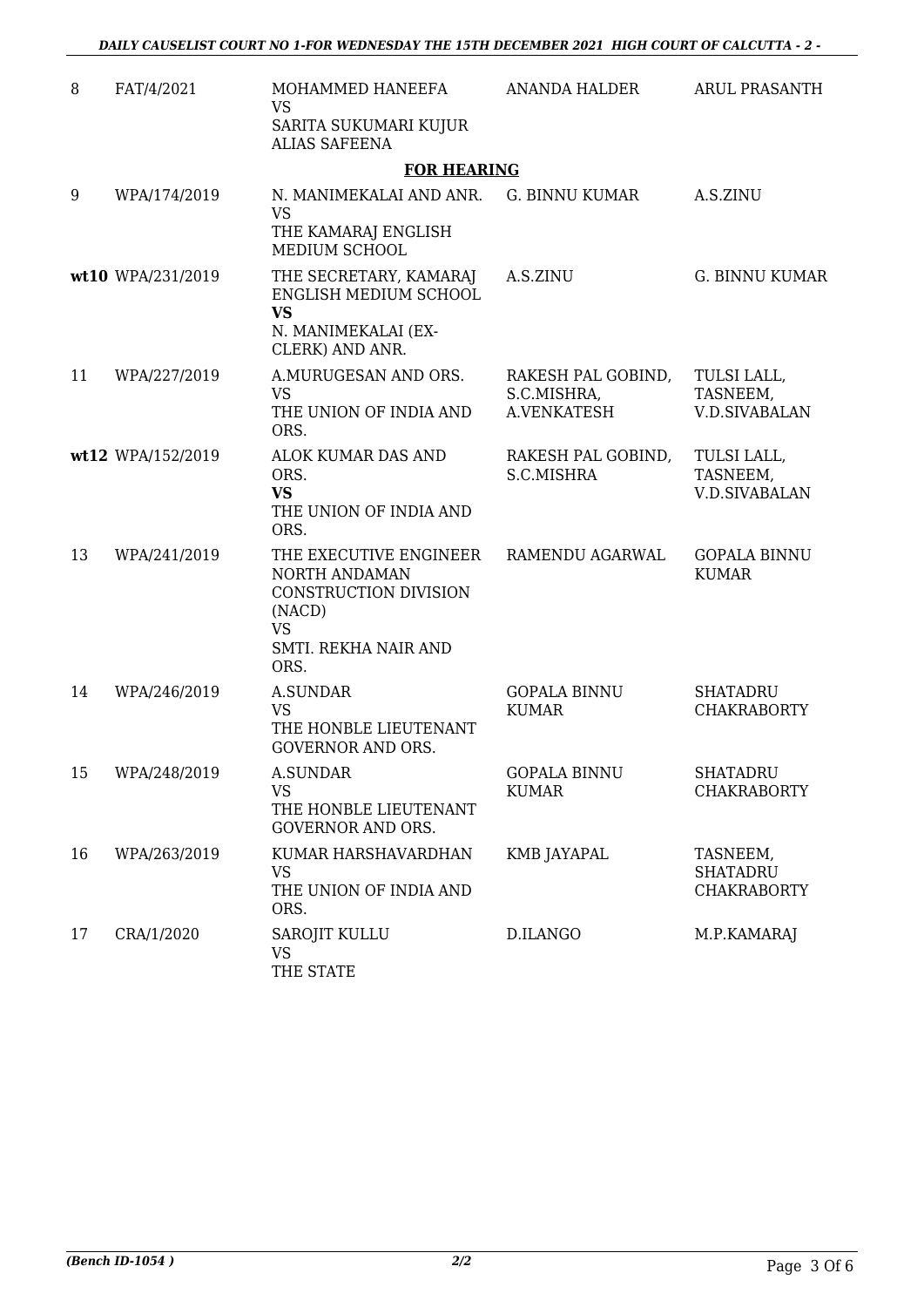

# Calcutta High Court **In The Circuit Bench at Port Blair**

## **Appellate Side**

**DAILY CAUSELIST For Wednesday The 15th December 2021**

#### **COURT NO. 2**

### **SINGLE BENCH (SB)**

**AT 10:30 AM**

#### **HON'BLE JUSTICE JAY SENGUPTA (SINGLE BENCH WILL SIT AFTER COMPLETION OF DIVISION BENCH)**

#### **FOR JUDGMENT**

| $\mathbf{1}$ | CRR/10/2021        | A.MUTHU<br><b>VS</b><br>THE STATE (U.T. OF<br>ANDAMAN AND NICOBAR<br><b>ISLANDS</b>                                            | <b>AJITH PRASAD</b>    |                                    |
|--------------|--------------------|--------------------------------------------------------------------------------------------------------------------------------|------------------------|------------------------------------|
|              |                    | <b>FOR ORDERS</b>                                                                                                              |                        |                                    |
| 2            | CRR/11/2021        | NITAIBARAL<br><b>VS</b><br><b>SUJATA BARAL</b>                                                                                 | <b>LOKESH CHEZIAN</b>  | <b>SIDDHARTHA</b><br><b>SINGHA</b> |
|              | IA NO: CRAN/1/2021 |                                                                                                                                |                        |                                    |
|              |                    | <b>MOTION</b>                                                                                                                  |                        |                                    |
| 3            | CRR/2/2020         | <b>JANAK RAM</b><br><b>VS</b><br>SITAMMA AND ANR.                                                                              | R.P.GOBIND,<br>P.MENON | BABITA DAS,<br>M.P.KAMARAJ         |
| 4            | WPA/275/2021       | M/S FAIRMACS SHIPPING<br>AND TRANSPORT SERVICE<br>PRIVATE LIMITED<br><b>VS</b><br>THE LIEUTENANT<br><b>GOVERNOR AND OTHERS</b> | <b>ANJILI NAG</b>      | <b>RAMENDU</b><br><b>AGARWAL</b>   |
| 5            | WPA/291/2021       | K. KANNAN<br><b>VS</b><br>THE ANDAMAN AND<br>NICOBAR ADMINISTRATION<br><b>AND OTHERS</b>                                       | <b>S. GLORIA MARY</b>  |                                    |
| 6            | WPA/292/2021       | <b>K.KANNAN</b><br><b>VS</b><br>THE ANDAMAN AND<br>NICOBAR ADMINISTRATION<br><b>AND OTHERS</b>                                 | <b>S.GLORIA MARY</b>   |                                    |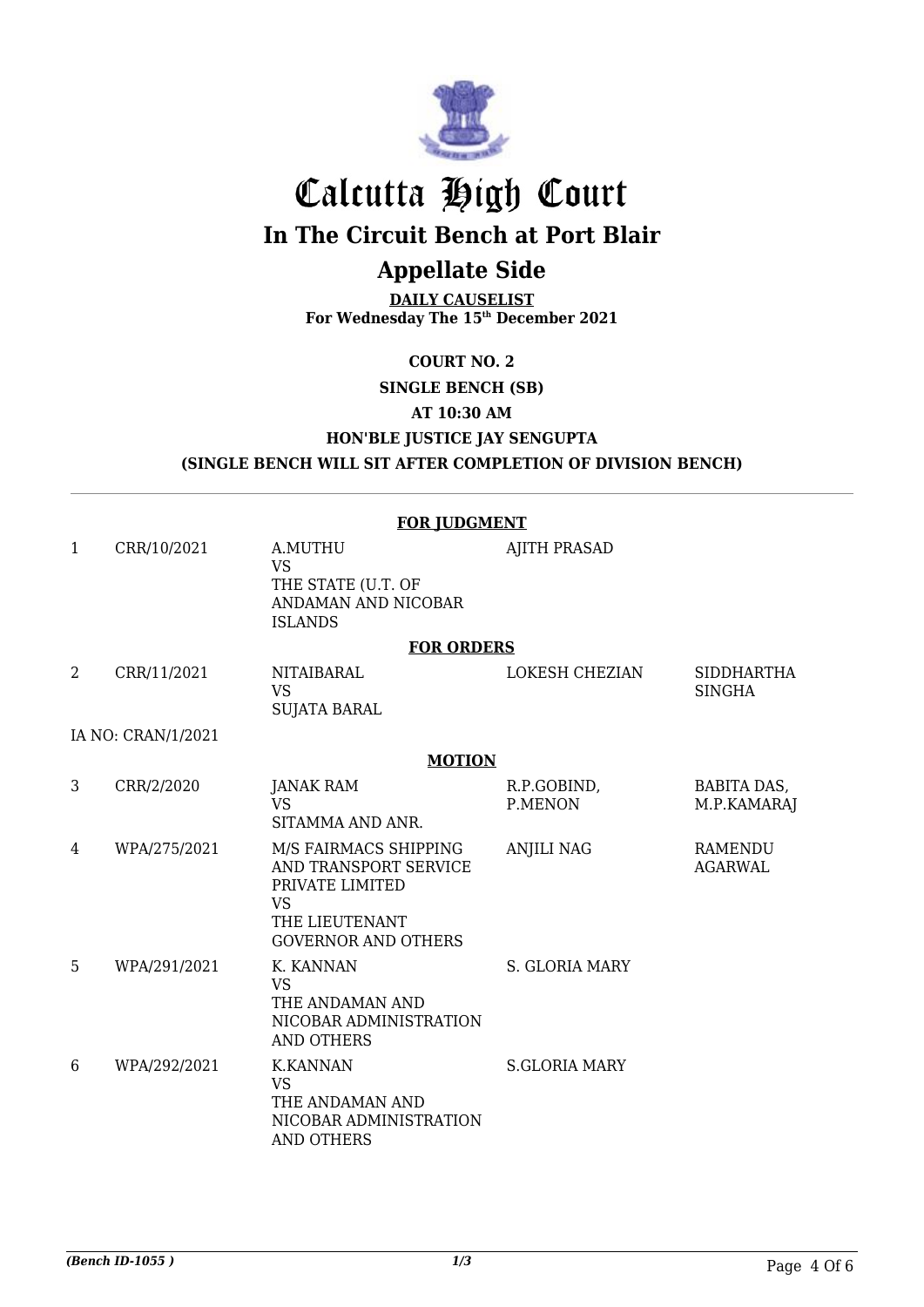| 7  | WPA/300/2021      | DEBTANU DUTTA AND<br><b>OTHERS</b><br><b>VS</b><br>THE BHARAT SANCHAR<br>NIGAM LIMITED AND<br><b>OTHERS</b> | K. VIJAY KUMAR                           |                                                                     |
|----|-------------------|-------------------------------------------------------------------------------------------------------------|------------------------------------------|---------------------------------------------------------------------|
| 8  | WPA/301/2021      | <b>GOPAL GANGULI</b><br><b>VS</b><br>THE ELECTION<br>COMMISSIONER FOR UT,                                   | N.A.KHAN                                 |                                                                     |
|    |                   | <b>CONTEMPT APPLICATION</b>                                                                                 |                                          |                                                                     |
| 9  | CPAN/2/2020       | R. RAGHU @ R. RAGU<br><b>VS</b><br>MR. PREM SINGH MEENA                                                     | SHIPRA MANDAL                            |                                                                     |
|    |                   | AND ANOTHER                                                                                                 |                                          |                                                                     |
|    | IA NO: CAN/1/2021 |                                                                                                             |                                          |                                                                     |
|    |                   | <b>FOR HEARING</b>                                                                                          |                                          |                                                                     |
| 10 | CRA/6/2018        | THE STATE<br><b>VS</b><br><b>SANDIP KUMAR</b>                                                               | <b>SUMIT KARMAKAR</b>                    | <b>GOPALA BINNU</b><br><b>KUMAR</b>                                 |
| 11 | WPA/236/2018      | EXECUTIVE ENGINEER,<br>CONSTRUCTION DIVISION-<br>II, APWD<br><b>VS</b>                                      | MOHAMMED<br><b>TABRAIZ</b>               | <b>GOPALA BINNU</b><br><b>KUMAR</b>                                 |
|    |                   | S. PRABHAKARAN AND ORS.                                                                                     |                                          |                                                                     |
| 12 | CRA/12/2019       | PRADEEP HALDER<br><b>VS</b><br>THE STATE                                                                    | D. ILANGO AND R.<br>PRADEEP              |                                                                     |
| 13 | CRR/18/2019       | <b>RUPESH KISHEN</b><br><b>VS</b><br>THE STATE                                                              | RAKESH PAL GOBIND                        | <b>SUMIT KARMAKAR</b>                                               |
| 14 | CRR/31/2019       | SHRI. MOHD ASIF<br><b>VS</b><br>SMTI. MUBASHIRA                                                             | MRS. KAVITA TEWARI<br><b>RAO</b>         | <b>SHATADRU</b><br>CHAKRABORTY,<br><b>RAMENDU</b><br><b>AGARWAL</b> |
| 15 | WPA/150/2019      | UTTAM SHIL @ UTTAM<br>SEAL AND ORS.<br><b>VS</b><br>THE LIEUTENANT<br><b>GOVERNOR AND ORS.</b>              | <b>ANJILI NAG</b>                        |                                                                     |
|    | wt16 WPA/3/2019   | SHYNI JOSE<br><b>VS</b>                                                                                     | <b>ANJILI NAG</b>                        |                                                                     |
|    |                   | THE LIEUTENANT<br><b>GOVERNOR AND ORS.</b>                                                                  |                                          |                                                                     |
|    | wt17 WPA/9/2019   | T. SHANMUGAM<br>VS<br>THE LIEUTENANT<br><b>GOVERNOR AND ORS.</b>                                            | <b>ANJILI NAG</b>                        |                                                                     |
| 18 | WPA/287/2019      | ISLAND TRAVELS PVT. LTD.<br><b>VS</b><br>THE ANDAMAN AND<br>NICOBAR ADMINISTRATION<br>AND ORS.              | DEEP CHAIM KABIR,<br><b>AJITH PRASAD</b> | <b>ANJILI NAG</b>                                                   |